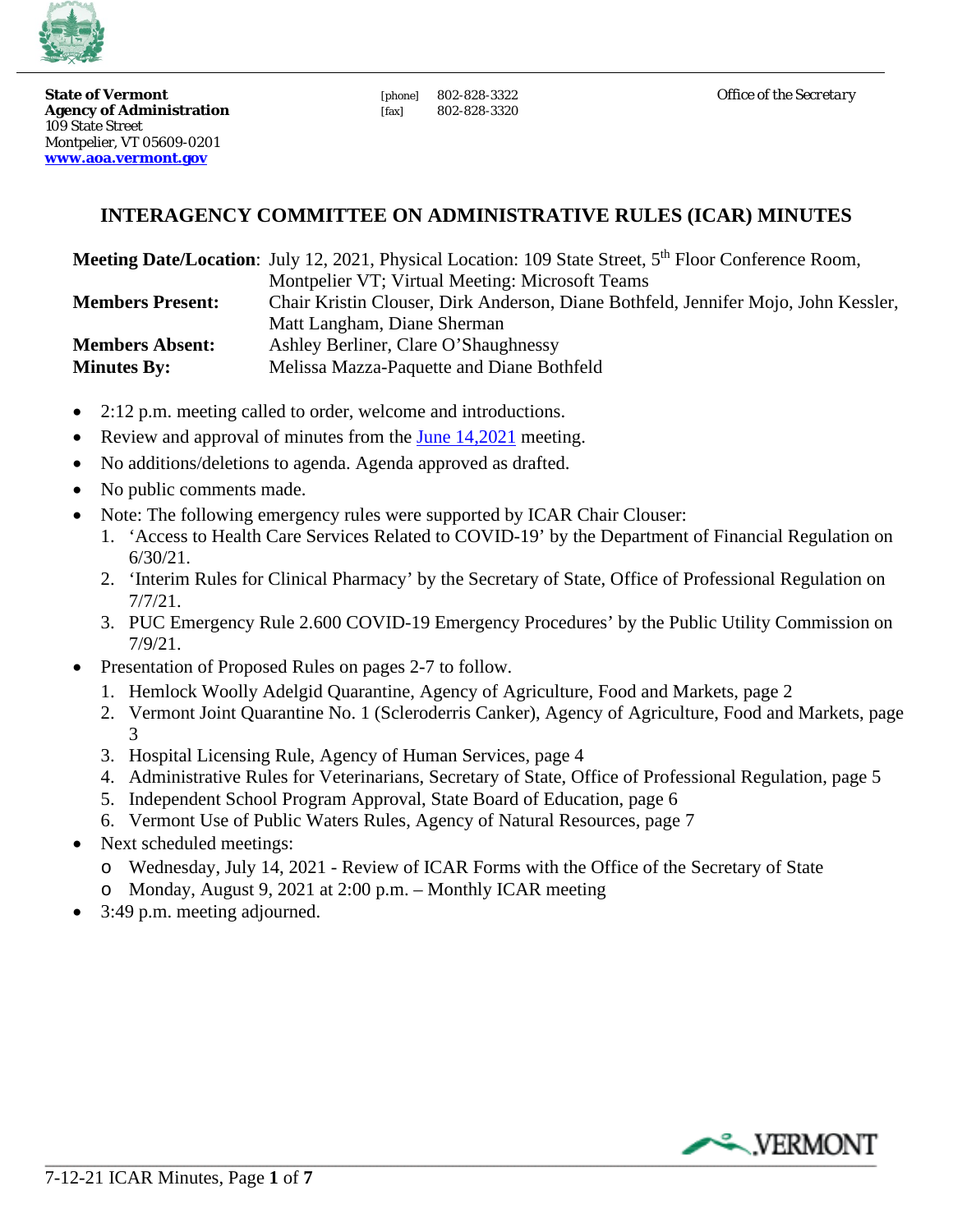# **Proposed Rule: Hemlock Woolly Adelgid Quarantine, Agency of Agriculture, Food and Markets Presented By: David Huber, Zach Szczukowski**

Motion made to accept the rule by John Kessler, seconded by Dirk Anderson, and passed unanimously except for Diane Bothfeld who abstained, with the following recommendations:

- 1. Change 'not applicable' to 'no impacts' or 'no alternatives' where appropriate.
- 2. Proposed Rule Coversheet, #8 and #9: Reverse the two answers and: In #8 include that the hemlock woolly adelgid is a sap sucking invasive pest which affects hemlock trees across the eastern seaborn and other parts of the United States and is in Vermont. Provide a substance description of what happens, including key facts of how the existing rule needs to be updated to where the risk exists; and in #9: Choose either the first or second paragraph.
- 3. Proposed Rule Coversheet, #12: Highlight any positive impacts.
- 4. Adopting Page, #3: Define minimal impact. Include the benefit of treated products and increased market potential. Explain neutral vs. positive.
- 5. Economic Impact Analysis, #3: Harmonize or provide a general statement whether the impact is neutral or positive as appropriate.
- 6. Economic Impact Analysis, #3D: Be consistent in explanation of the impact.
- 7. Environmental Impact, #3 and #4: Clarify the nature of impact.
- 8. Public Input: Include reach out to landowners, nurseries and greenhouses and schedule a hearing.
- 9. Proposed Rule Coversheet, #12-14: Update as hearing is recommended.
- 10. Scientific Information, #3: Include this explanation elsewhere in forms where appropriate.

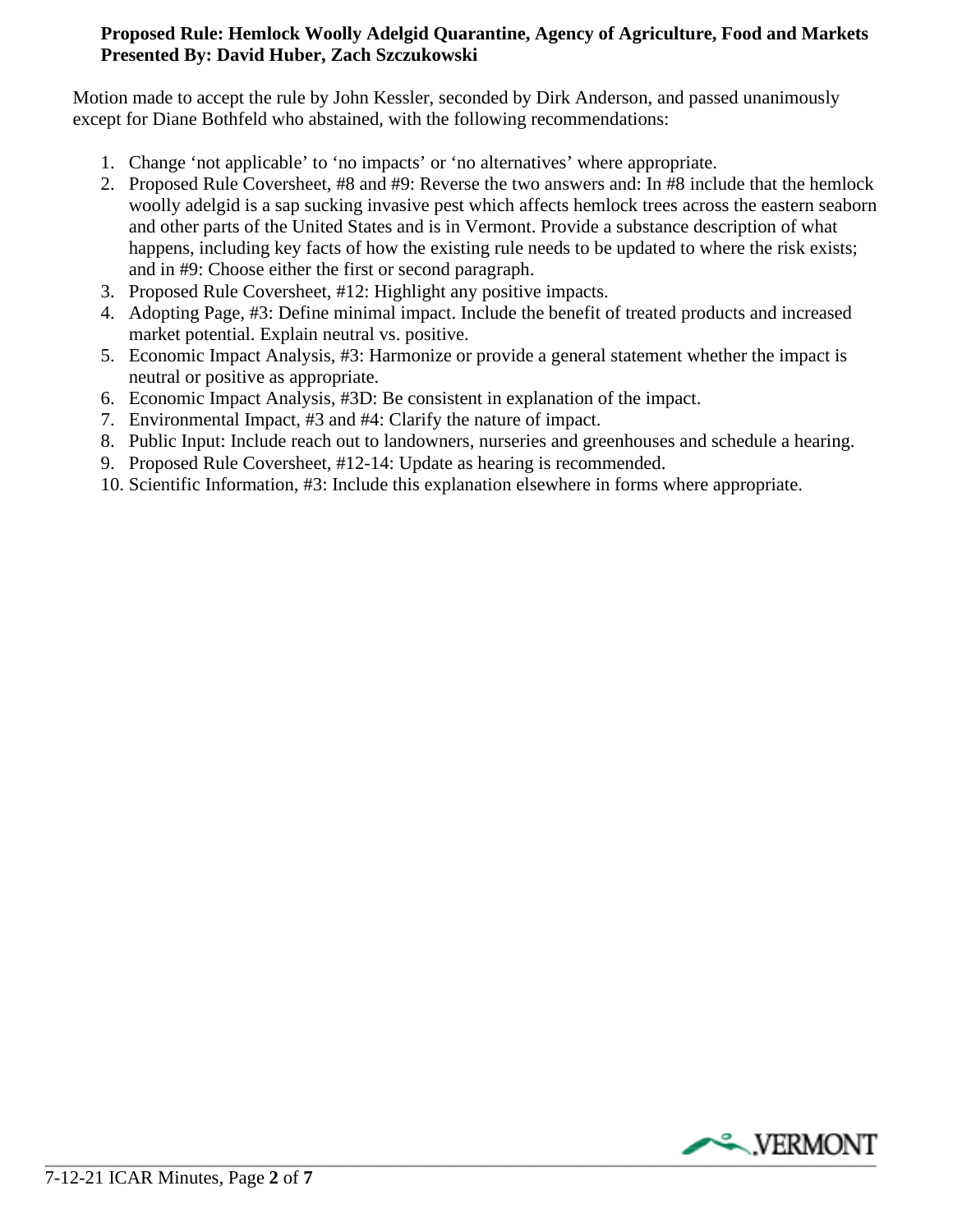# **Proposed Rule: Vermont Joint Quarantine No. 1 (Scleroderris Canker), Agency of Agriculture, Food and Markets**

# **Presented By: David Huber, Zach Szczukowski**

Motion made to accept the rule by Dirk Anderson, seconded by John Kessler, and passed unanimously except for Diane Bothfeld who abstained, with the following recommendations:

- 1. Proposed Rule Coversheet, #10: Include reasoning.
- 2. Proposed Rule Coversheet, #8: Include more detail including the reasoning can use information from #9.
- 3. Change all "not applicable" answers to "no impact" where appropriate.
- 4. Economic Analysis #3 C: Clarify impact language for consistency.
- 5. Economic Analysis #8 and #9: Clarify uncertainty/unnecessary worry for regulated communities.

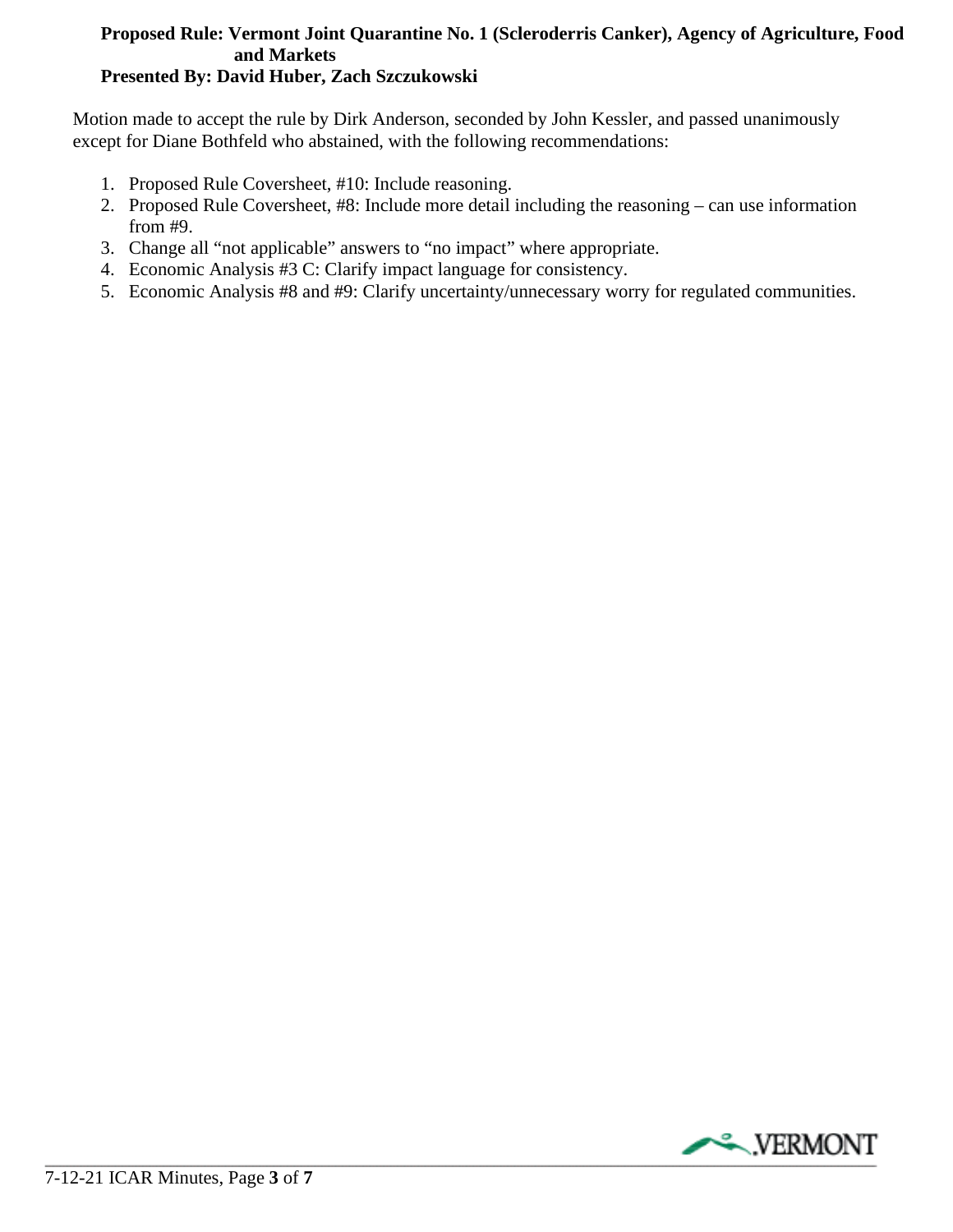# **Proposed Rule: Hospital Licensing Rule, Agency of Human Services Presented By: Brendan Atwood**

Motion made to accept the rule by Diane Bothfeld, seconded by Diane Sherman, and passed unanimously with the following recommendations:

- 1. Proposed Rule Coversheet #10 and #11: Include more information regarding the economic burden.
- 2. Proposed Rule Coversheet #14: Complete hearing information.
- 3. Proposed Rule Coversheet #11: Licensing body impacts should be included.
- 4. Economic Impact, #9: Include more information, including what was examined and information added from the coversheet.
- 5. Economic Impact, #6 and #7: Unclear if the reference to #3 is appropriate. Elaborate that there are no additional parties in addition to those listed in #3.
- 6. Change all 'not applicable' to 'no impact' where appropriate.

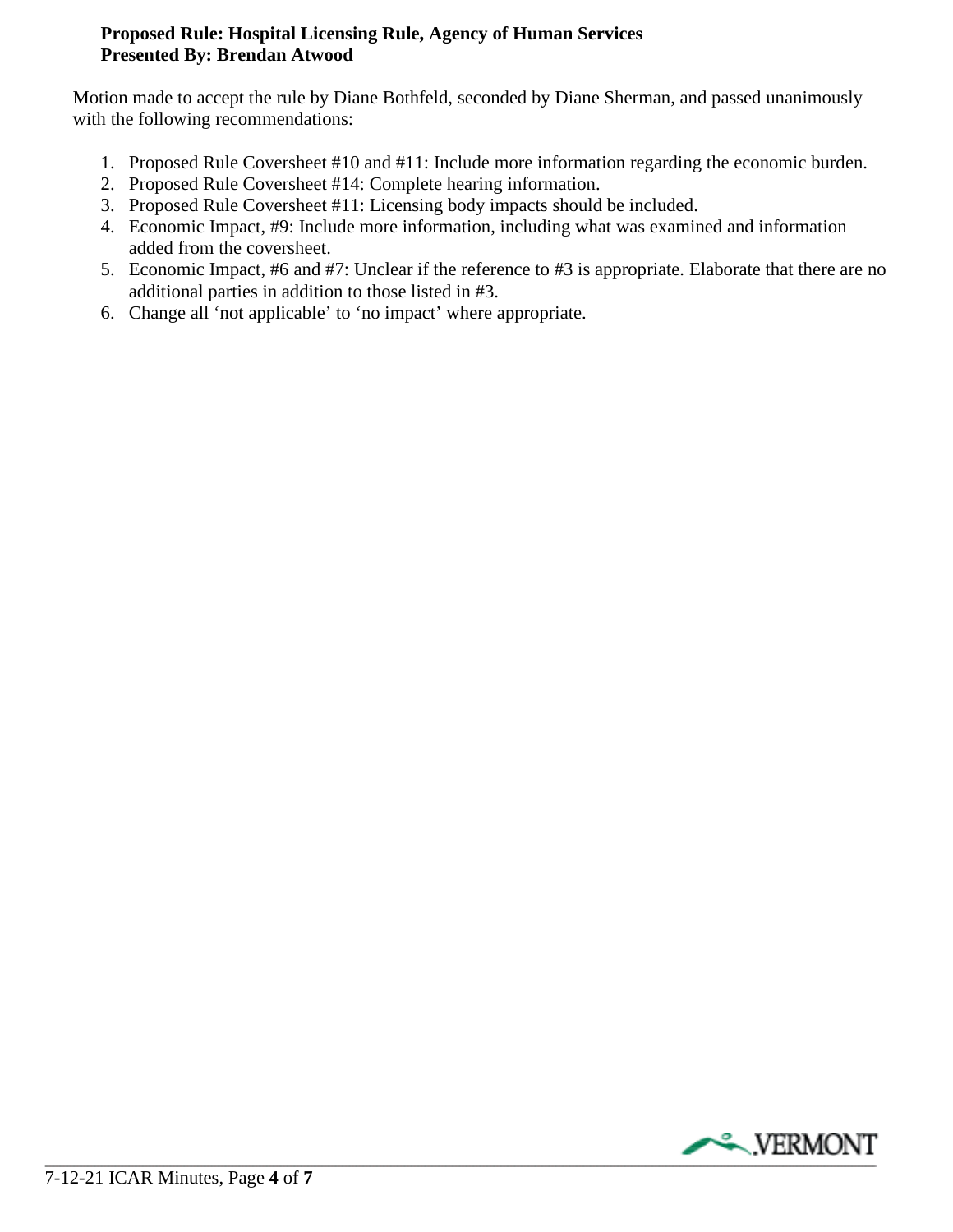#### **Proposed Rule: Administrative Rules for Veterinarians, Secretary of State, Office of Professional Regulation Presented By: Gabe Gilman**

Motion made to accept the rule by John Kessler, seconded by Diane Bothfeld, and passed unanimously with the following recommendations:

- 1. Change all 'not applicable' to 'no impact' where appropriate.
- 2. Proposed Rule Coversheet, #8: Change period to a semicolon in the  $7<sup>th</sup>$  line.
- 3. Proposed Rule Coversheet, #9: Include the causal connection of changes to Title 3.
- 4. Proposed Rule Coversheet, #12: Provide more detail on the nature of the economic impact and include any neutral or positive impacts.
- 5. Proposed Rule Coversheet, #13-15: Host a public hearing and include information.
- 6. Economic Impact, #6: Quantify minor savings if possible.

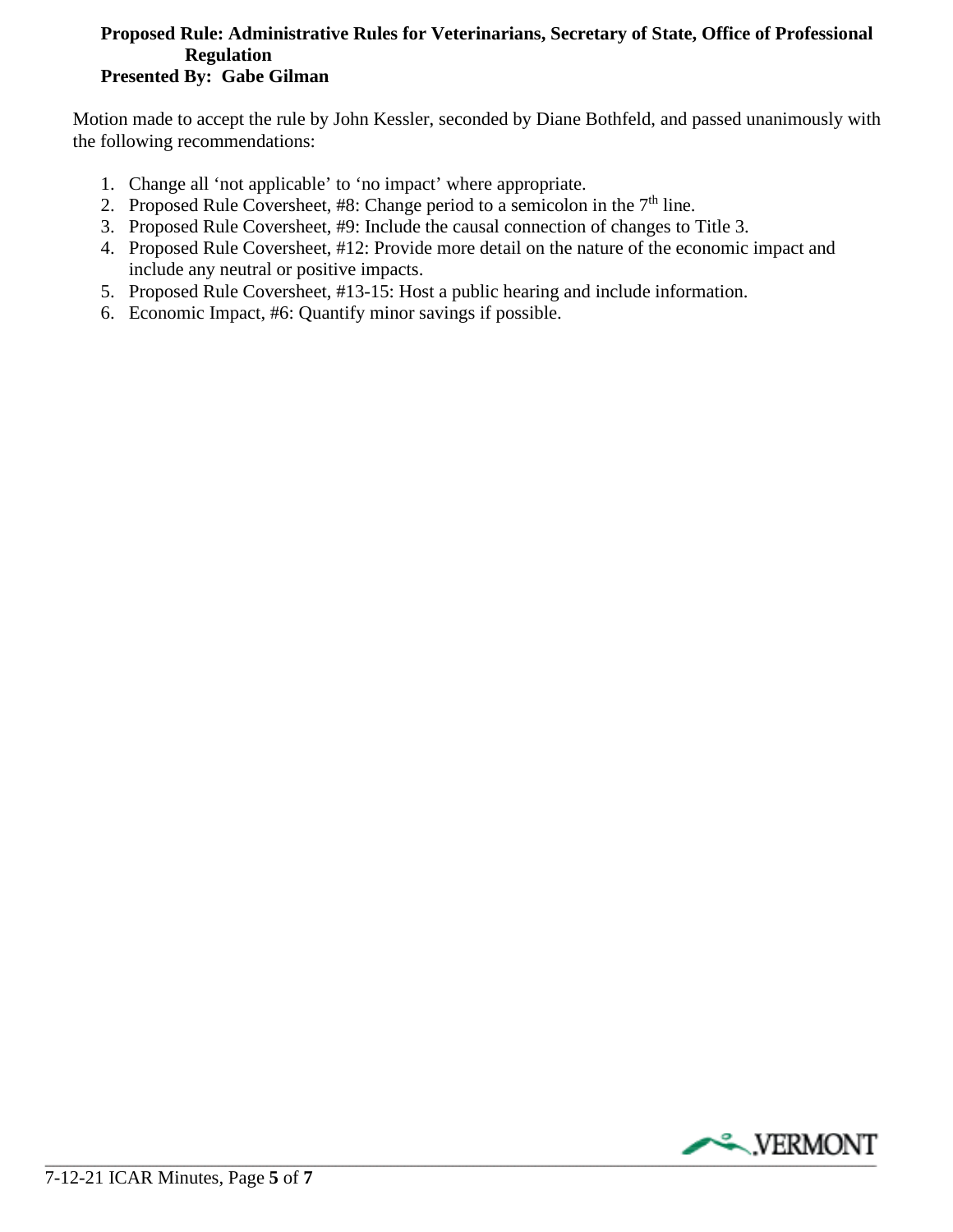# **Proposed Rule: Independent School Program Approval, State Board of Education Presented By: Emily Simmons, Jennifer Samuelson**

Motion made to accept the rule by Diane Sherman, seconded by Jen Mojo, and passed unanimously expect for Diane Bothfeld who had to leave the meeting prior to voting on this proposed rule, with the following recommendations:

- 1. Proposed Rule Coversheet, #12 and Economic Impact Analysis: Include further explanation and agreement with the general assembly of the economic impact and reasoning.
- 2. Proposed Rule Coversheet, #8: Provide explanation of what is being changing from.
- 3. Economic Impact, #4: Include a period at the end of the paragraph.
- 4. Public Input, #3: Include plans to advertise hearings and detail communication methods.